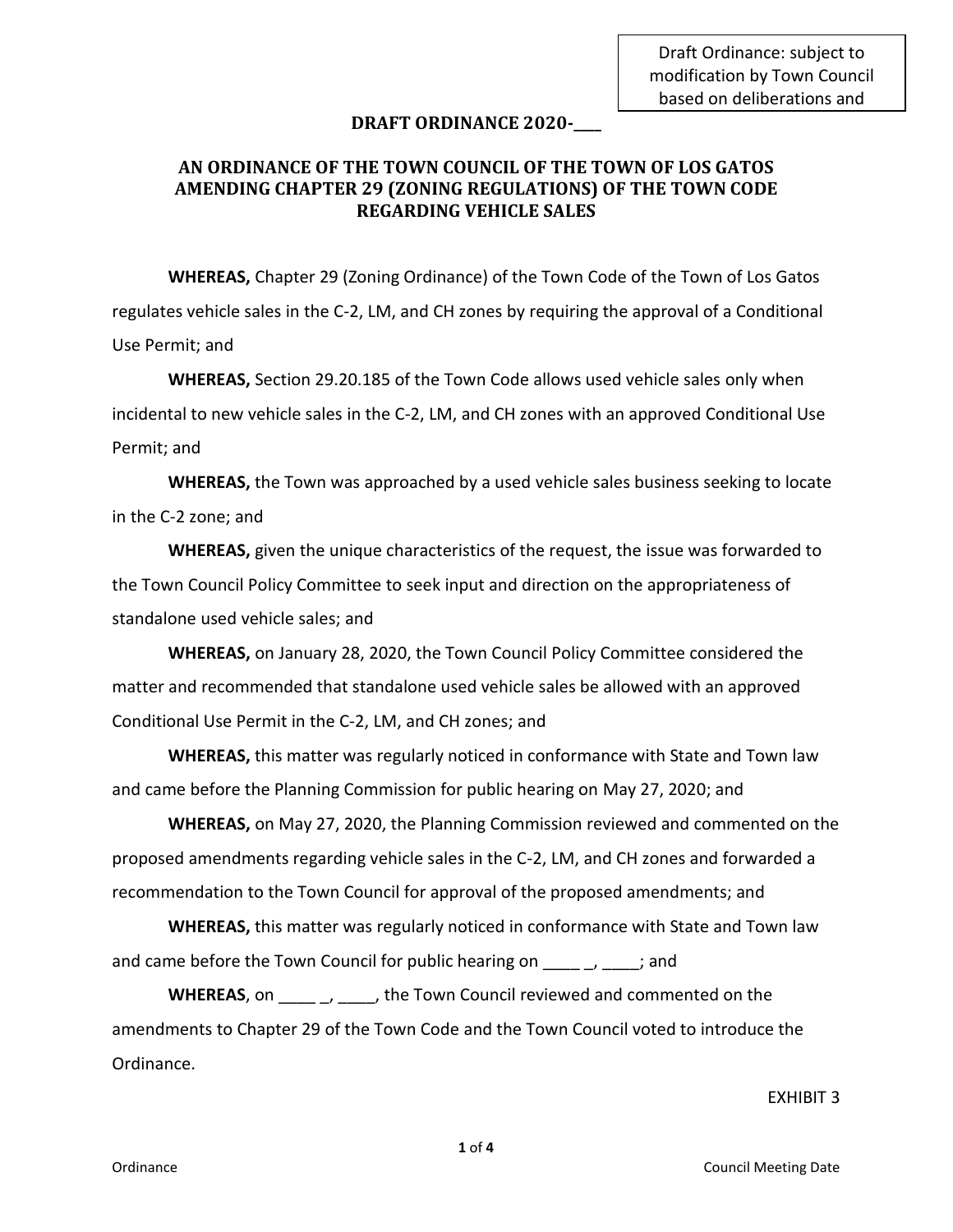# **NOW, THEREFORE, THE TOWN COUNCIL OF THE TOWN OF LOS GATOS DOES HEREBY ORDAIN AS FOLLOWS:**

## **SECTION I**

Chapter 29 of the Los Gatos Town Code is hereby amended as follows:

## **ARTICLE II. DIVISION 3. APPROVALS**

……

# **Sec. 29.20.185. Table of Conditional Uses.**

| <i><b>TABLE OF CONDITIONAL</b></i><br><b>USES</b>                   |                                                                                                             | <b>RC</b> | HR | R1 | <b>RD</b> | $R-M$ |  | RMH R-1D | $\overline{O}$ | $C-1$ | $C-2$ | CH | LM | CМ |
|---------------------------------------------------------------------|-------------------------------------------------------------------------------------------------------------|-----------|----|----|-----------|-------|--|----------|----------------|-------|-------|----|----|----|
| Automotive (Vehicle sales, services, and related activities)<br>(7) |                                                                                                             |           |    |    |           |       |  |          |                |       |       |    |    |    |
| a.                                                                  | New vVehicle<br>sales and rental                                                                            |           |    |    |           |       |  |          |                |       | x     | x  | x  |    |
| b.                                                                  | <b>Used vehicle</b><br>sales only incidental<br>to new vehicle sales<br><del>and rental.</del><br>Reserved. |           |    |    |           |       |  |          |                |       | X     | x  | X  |    |

…..

## **SECTION II**

With respect to compliance with the California Environmental Quality Act (CEQA), the Town Council finds as follows:

A. These Town Code amendments are exempt from review under CEQA pursuant to sections and 15061(b)(3), in that it can be seen with certainty that there is no possibility that the amendments to the Town Code would have a significant effect on the environment; and

B. The amendments to the Town Code are consistent with the General Plan.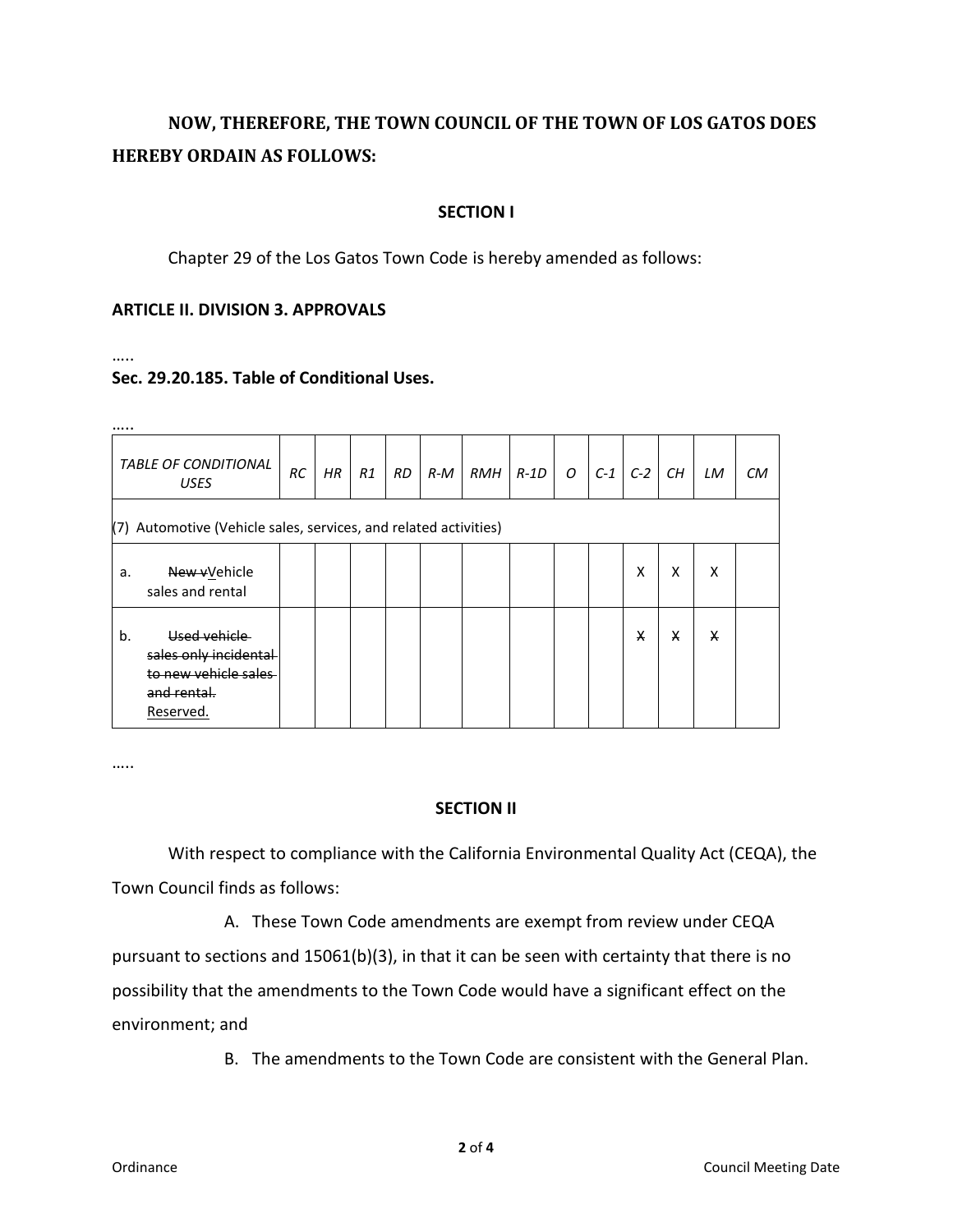#### **SECTION III**

If any provision of this Ordinance or the application thereof to any person or circumstances is held to be invalid, such invalidity shall not affect other provisions or applications of the Ordinance which can be given effect without the invalid provision or application, and to this end the provisions of this Ordinance are severable. The Town Council hereby declares that it would have adopted this Ordinance irrespective of the invalidity of any particular portion thereof and intends that the invalid portions should be severed and the balance of the ordinance be enforced.

# **SECTION IV**

Except as expressly modified in this Ordinance, all other sections set forth in the Los Gatos Town Code shall remain unchanged and shall be in full force and effect.